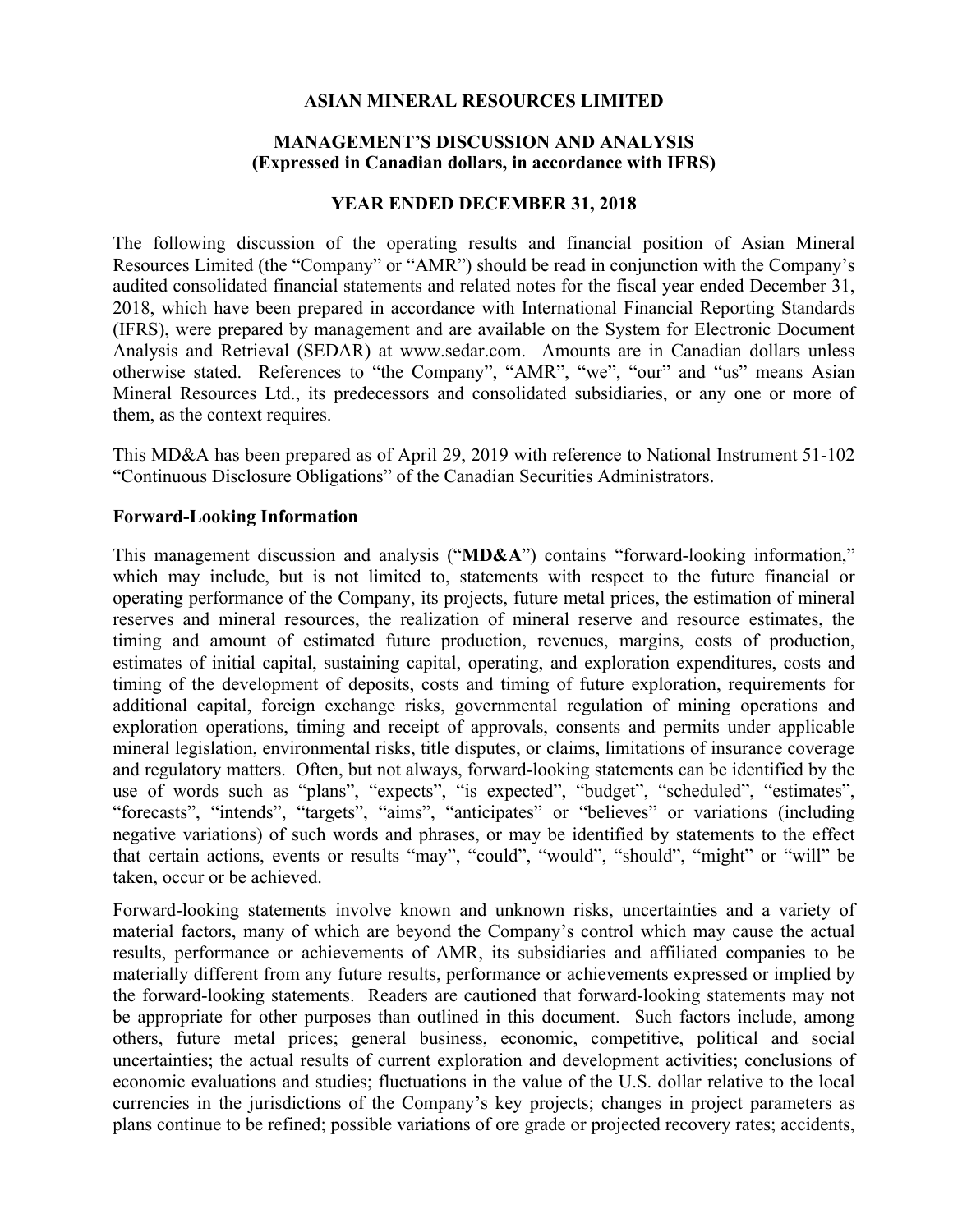labour disputes or slow-downs and other risks of the mining industry; climatic conditions; political instability; labour force availability and turnover; delays in obtaining financing or governmental approvals or in the completion of exploration and development activities; as well as those factors referred to in the section entitled "Risks and Uncertainties" section of the MD&A. The reader is also cautioned that the foregoing list of factors is not exhausted of the factors that may affect the Company's forward-looking statements.

Although the Company has attempted to identify important factors that could cause actual actions, events or results to differ materially from those described in forward-looking statements, there may be other factors that cause actions, events or results to differ from those anticipated, estimated or intended. Forward-looking statements contained herein are made as of the date of this document and, except as required by applicable law, the Company disclaims any obligation to update any forward-looking statements, whether as a result of new information, future events or results or otherwise. There can be no assurance that forward-looking statements will prove to be accurate, as actual results and future events could differ materially from those anticipated in such statements. Accordingly, readers should not place undue reliance on forward-looking statements.

In addition, please note that statements relating to "reserves" or "resources" are deemed to be forward-looking information as they involve the implied assessment, based on certain estimates and assumptions, that, the resources and reserves described can be profitably mined in the future.

## **BUSINESS**

The Company was originally incorporated pursuant to the *New Zealand Companies Act* 1993. Effective December 31, 2004, it was continued as a British Columbia corporation under the *British Columbia Business Corporations Act*. The Company owned, until July 17, 2018, 100% of AMR Nickel Limited ("**AMRN**"), which was incorporated pursuant to the laws of the Cook Islands. Through AMRN, the Company owned 90% of Ban Phuc Nickel Mines LLP ("**BPNM**"), a limited liability company which developed the Ban Phuc nickel mine.

The Ban Phuc operation mined over 0.976 million tonnes of ore over a 3.5 year mine life, producing 20,988 tonnes of nickel and 10,245 tonnes of copper in concentrate. There were 220,262 dmt of concentrate in 42 shipments with gross revenues of US \$212.7 million. In total, 11.9 kms of decline and lateral development were completed. The operation successfully employed local workers, where at its peak, there was a 94% national workforce. The mine was placed on care and maintenance in October 2016, reflecting lower commodity prices and the short reserve life.

Following a strategic review in late 2017 and early 2018, the Company determined that the best recourse was the disposal of all assets comprising the Vietnam operations. This was approved by the AMR's shareholders at the annual general meeting and on July 17, 2018, the Company sold its shares of AMRN to Ta Khoa Mining Limited ("**Ta Khoa**"), a company established by Steve Ennor, AMR's longstanding in-country senior manager. Under the terms of the sale agreement, the consideration for the sale was the assumption of existing assets and liabilities, including trade payables, tax, and other creditor liabilities of BPNM, totalling over US\$3,500,000. Further, AMR retained the rights to receive 25% of any sale proceeds in excess of US\$2,000,000 from the sale of the Vietnamese assets completed within 18 months, after closing of the sale agreement.

During the 2018 third quarter, the Company entered into an option agreement with Island Time Exploration Limited for the exclusive right to acquire up to 75% interest in four mineral titles totalling 3,687 hectares situated east of Duncan in the Victoria Mining Division, the Holt Option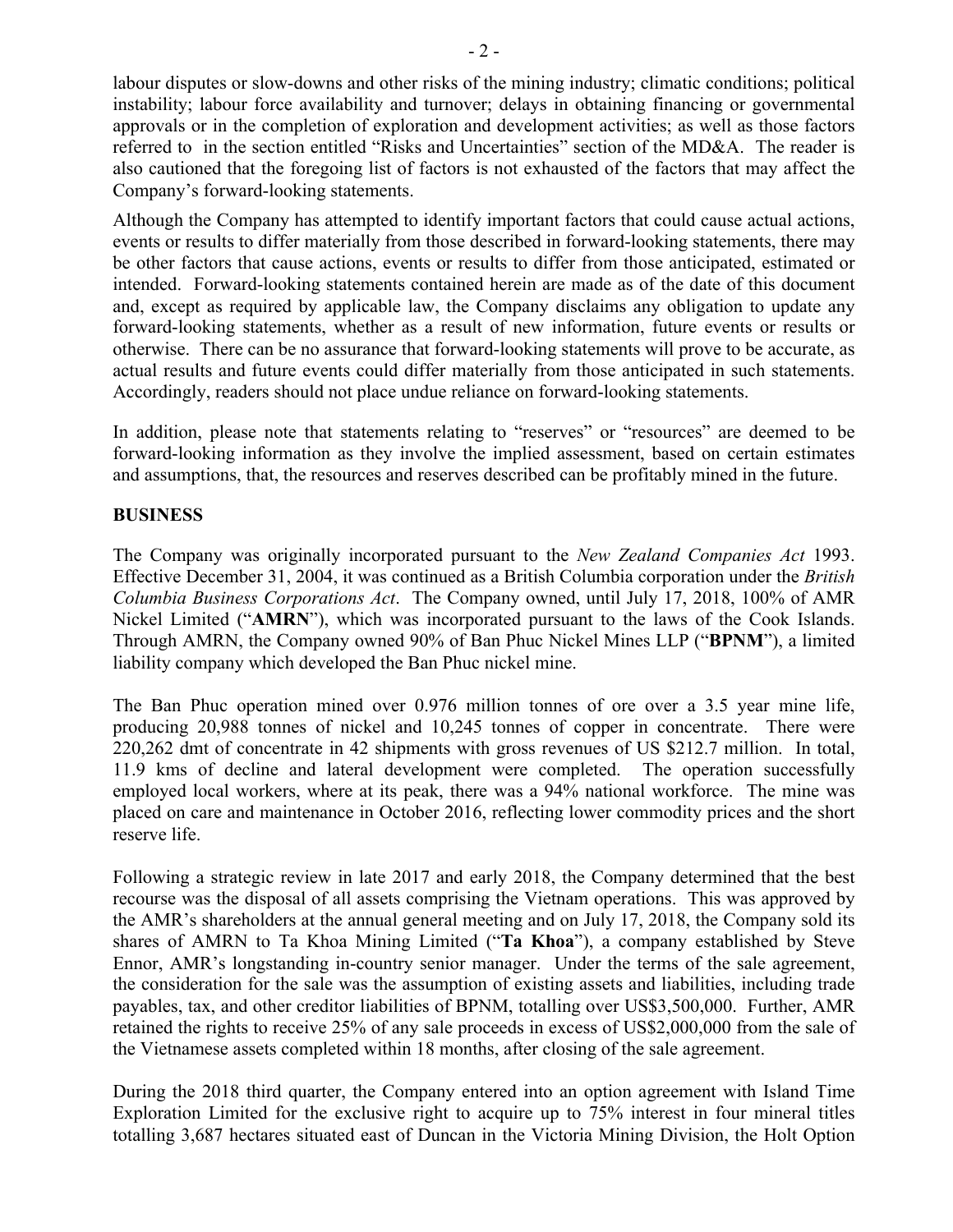Agreement, whose primary target is volcanogenic, polymetallic massive sulphides, in consideration for a fee of \$100,000, payable by way of a promissory note, and conditional upon incurring up to an aggregate of \$300,000 of exploration and development expenditures on the property on or before September 30, 2020.

# **2018 Annual Highlights**

• The Company completed the divestiture of its 90% ownership interest in the Ban Phuc Nickel Mine in Vietnam to Ta Khoa Mining Limited. Completion of the Sale Agreement was subject to AMR shareholders' approval and certain customary conditions of closing, including approval of the TSX Venture Exchange.

The Company had been defending a claim in the courts of Auckland, New Zealand, filed by a former director and a company controlled by the director, disputing a 0.25% gross royalty on the Company's share of smelter proceeds or other sale of product (less royalties), derived from the BPNM joint venture. The Company determined not to continue defending the court proceedings and entered into a settlement agreement, whereby the claims were dropped on the issue of 600,000 (post-consolidation) common shares of the Company to the claimant. The shares fulfilling this settlement agreement were issued in the 2018 fourth quarter

- The Company entered into an option agreement with Island Time Exploration Limited ("Island" Time") for the right to acquire up to 75% interest in four mineral titles whose primary focus is volcanogenic polymetallic massive sulphides for a fee of \$100,000 payable by way of promissory note.
- On September 7, 2018, the Company consolidated its common shares on the basis of 200 preconsolidation common shares for 1 post-consolidation common share. Pre-consolidation the Company had outstanding 795,920,841 common shares. Post-consolidation the Company has outstanding 3,979,629 common shares.
- The Company entered into settlement agreements with a number of creditors, including corporate directors, senior management, and Pala Investment Limited to eliminate outstanding liabilities. In the 2018 fourth quarter, AMR issued 4,766,808 common shares at a price of \$0.50 per share to extinguish \$2,383,404 of liabilities pursuant to these settlement agreements as follows:
	- i. the issue of 39,796 common shares to the Company's Chief Executive Officer in satisfaction of outstanding compensation;
	- ii. the issue of 685,000 common shares to settle fees outstanding to current and former directors of the Company
	- iii. the issue of 600,000 common shares to a former Chief Executive Officer to settle a claim brought before the High Court of New Zealand in respect of a dispute over a royalty interest from smelter proceeds and sale of product in connection with the Company's historic operation in Vietnam; and
	- iv. the issue of 3,442,012 common shares to Pala Investments in order to settle amounts owing pursuant to shareholder loans, advisory fees, travel re-imbursement and secondment of personnel.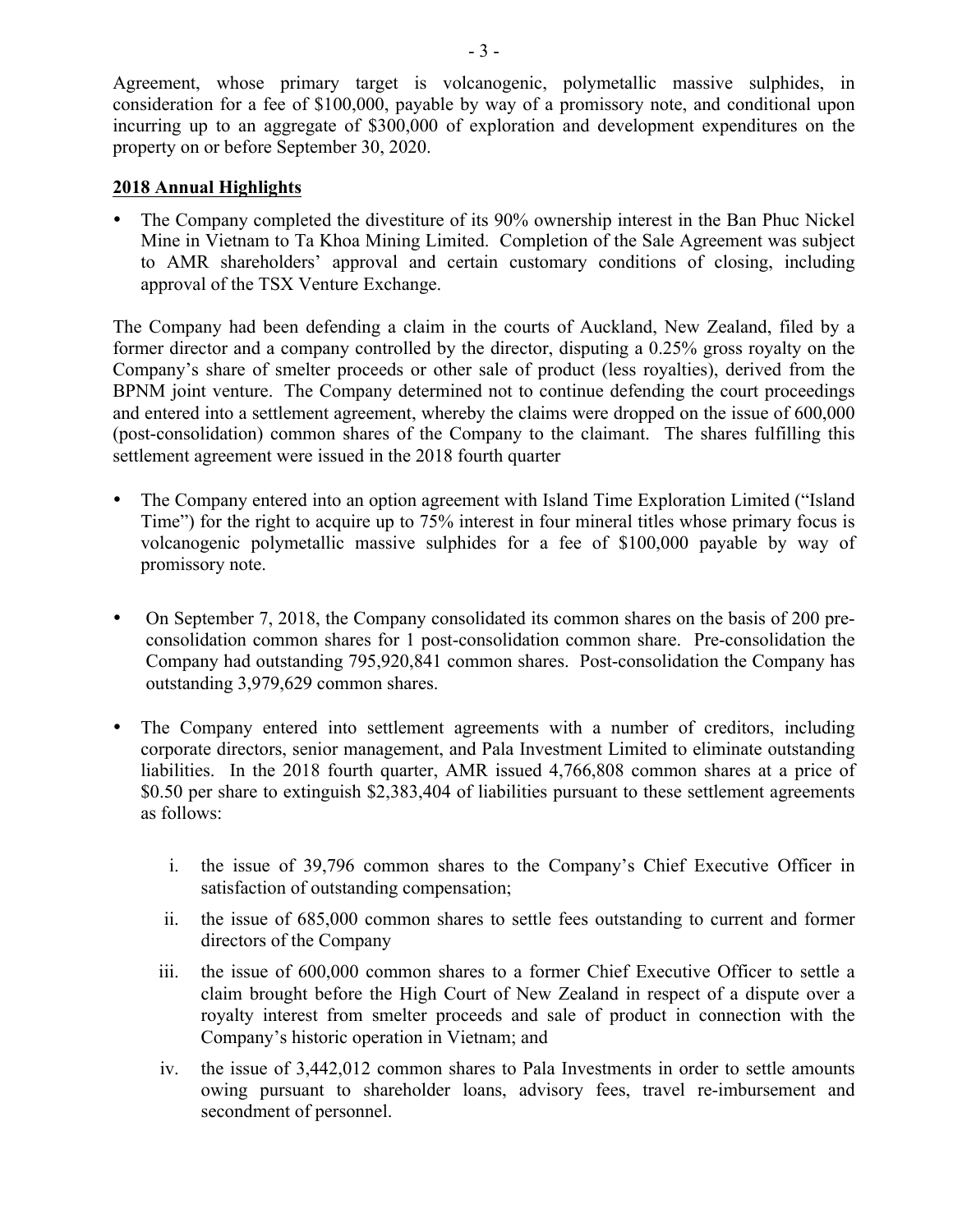- The Company entered into agreements with a group of investors pursuant to which such investors advanced the sum of \$359,500 conditional upon, and in anticipation of the completion of a future equity financing, which is expected to be completed by June 30, 2019. Should the Company fail to complete an equity financing by a date determined by the Company and the investors, the Company will return the full amount of the advance.
- During the year Duncan Blount and Norm Yurik were appointed to the Board of AMR, following the resignations of Kate Southwell in April and Robin Widdup in October.

## **Subsequent Events**

• A NI 43-101 technical report on the Holt property was filed on SEDAR on February 11, 2019. The technical report entitled "Technical Report on the Holt Property, Victoria Mining Division, British Columbia, Canada" dated December 31, 2018, was independently prepared by Thomas H. Carpenter, B.Sc., P .Geo. In 2018, geological mapping, rock sampling, rock soil and silt sampling, and an airborne magnetometer survey were completed by Island Time. Soil sampling results include anomalous copper values of up to 145 ppm, while silt sampling resulted in copper, lead, and zinc values of up to 122 ppm, 10 ppm, and 182 ppm, respectively. Rock samples contained quartz veining and/or sulphides with gold values up to 0.074 ppm, silver values up to 11.3 ppm, and copper values of up to 8080 ppm. Details of the sampling parameters, sample preparation, analysis, and security are contained in the 43-101 report. A two-stage exploration programs has been suggested which focuses on the northwest trending, potentially VMS-bearing Sicker Group rocks, as well as the area of the property possibly underlain by intrusive rocks with potentially associated skarn mineralization.

## **Outlook for 2019**

A search is underway for financeable assets, which the Company will build its future around. It is anticipated that a strong growth asset will be located in 2019, at which point the Company will raise the funds necessary to explore and develop the asset, and finance ongoing head office administrative expenditures.

## **THE YEAR IN REVIEW**

## **BAN PHUC MINE**

The Company completed the divestiture of its 90% ownership interest in the Ban Phuc Nickel Mine in Vietnam in July 2018. Therefore, the annual financial documents have deconsolidated AMRN and BPNM and contain no assets or liabilities related to the Vietnam assets at December 31, 2018. Year to date earnings include Vietnam expenses from January 1 to June 30, 2018, while expenses related to the 2018 third quarter relate only to the administrative costs of the Asian Mineral Resources in North America.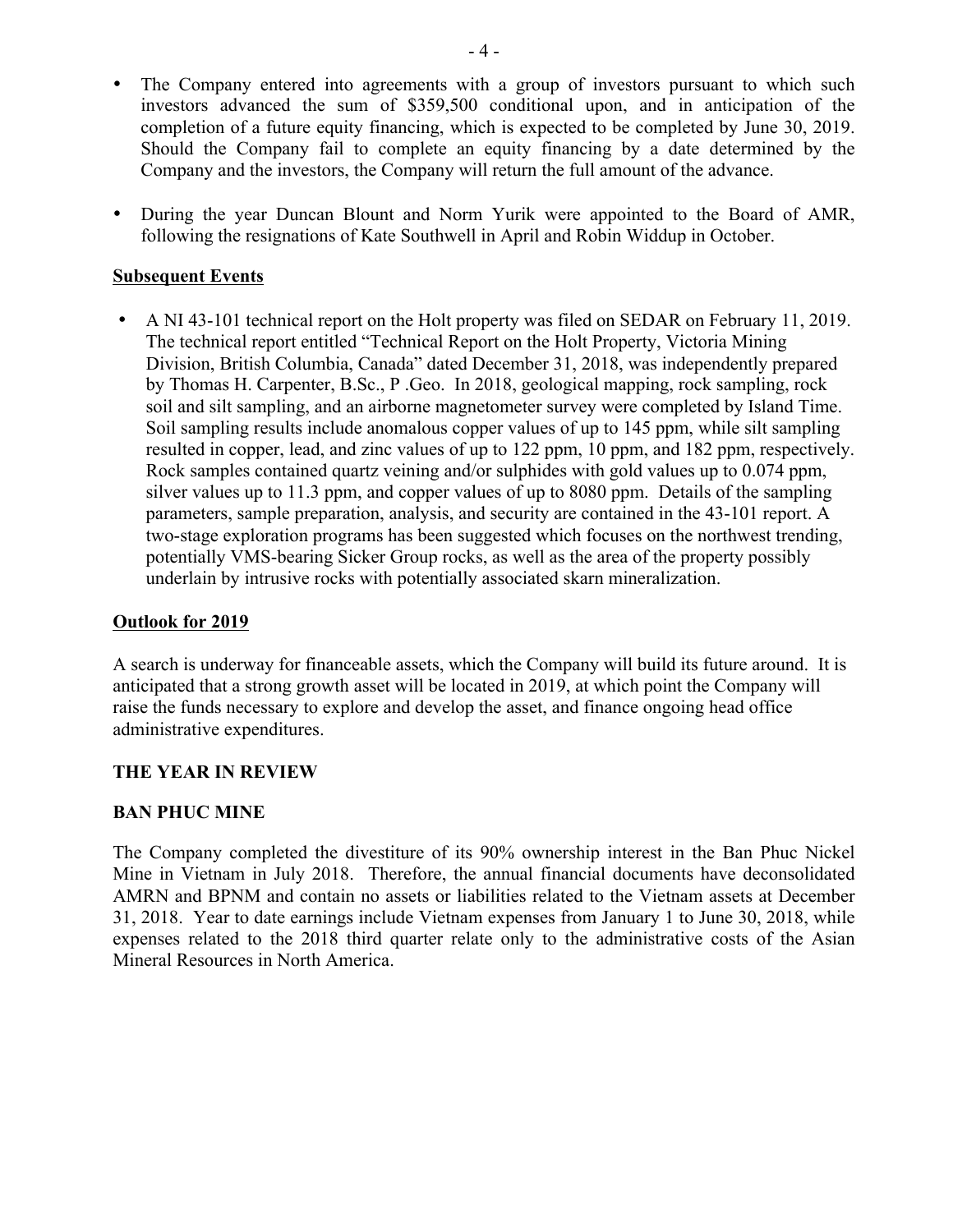#### **FINANCIAL SUMMARY**

|                                                     | 2018       | 2017            | 2016           |
|-----------------------------------------------------|------------|-----------------|----------------|
| Sale revenue                                        | Nil        | \$536,927       | \$39,219,494   |
| Interest income                                     | \$1,545    | \$7,724         | \$134,695      |
| Net income (loss)                                   | 19,080,045 | $(\$8,088,544)$ | (\$13,859,692) |
| Earnings (loss) per common share<br>$(basic)$ (1)   | \$3.78     | $(\$2.05)$      | $\$4.00)$      |
| Earnings (loss) per common share<br>$(diluted)$ (1) | \$3.78     | $(\$2.05)$      | $(\$4.00)$     |
| Total assets                                        | \$302,390  | \$1,841,600     | \$7,624,185    |
| Total non-current liabilities                       | Nil        | \$1,651,087     | \$1,556,271    |

(1) Earnings (loss) per share reflect the September 7, 2018 200:1 common shares consolidation.

# **Additional Disclosure for Venture Issuers without Significant Revenue (all figures relate to the Ban Phuc Property)**

|                                                                                               | 2018         | 2017      | 2016      |
|-----------------------------------------------------------------------------------------------|--------------|-----------|-----------|
| Expensed (recovered) exploration costs                                                        | $(\$37,645)$ | \$521,142 | \$903,177 |
| Expensed research and development costs (net<br>of depreciation)                              | Nil          | Nil       | Nil       |
| Building, infrastructure, mine, plant,<br>machinery, motor vehicles (net of depreciation)     | Nil          | Nil       | \$30,198  |
| Furniture and office equipment, licences and<br>franchises (net of depreciation/amortization) | Nil          | Nil       | \$11,098  |
| Construction in progress                                                                      | Nil          | Nil       | Nil       |

# **Results of Operations for the Year Ended December 31, 2018**

For the years ended December 31, 2018 and 2017, AMR incurred net income of \$19,080,045 or \$3.78 (fully diluted \$3.78) per share and a net loss of \$8,088,544 or \$2.05 (fully diluted \$2.05) per share, respectively. The earnings per share calculations for both 2018 and 2017 reflect the 200:1 common share consolidation, which was completed in September 2018. The 2018 income reflects a gain on the disposal of the Vietnam operations in the amount of \$20,546,599.

The Ban Phuc mine was placed on care and maintenance in the fourth quarter of 2016 and Vietnam operations were sold in July 2018, therefore the 2018 financial accounts include care and maintenance and Vietnam administrative costs through June 30, 2018.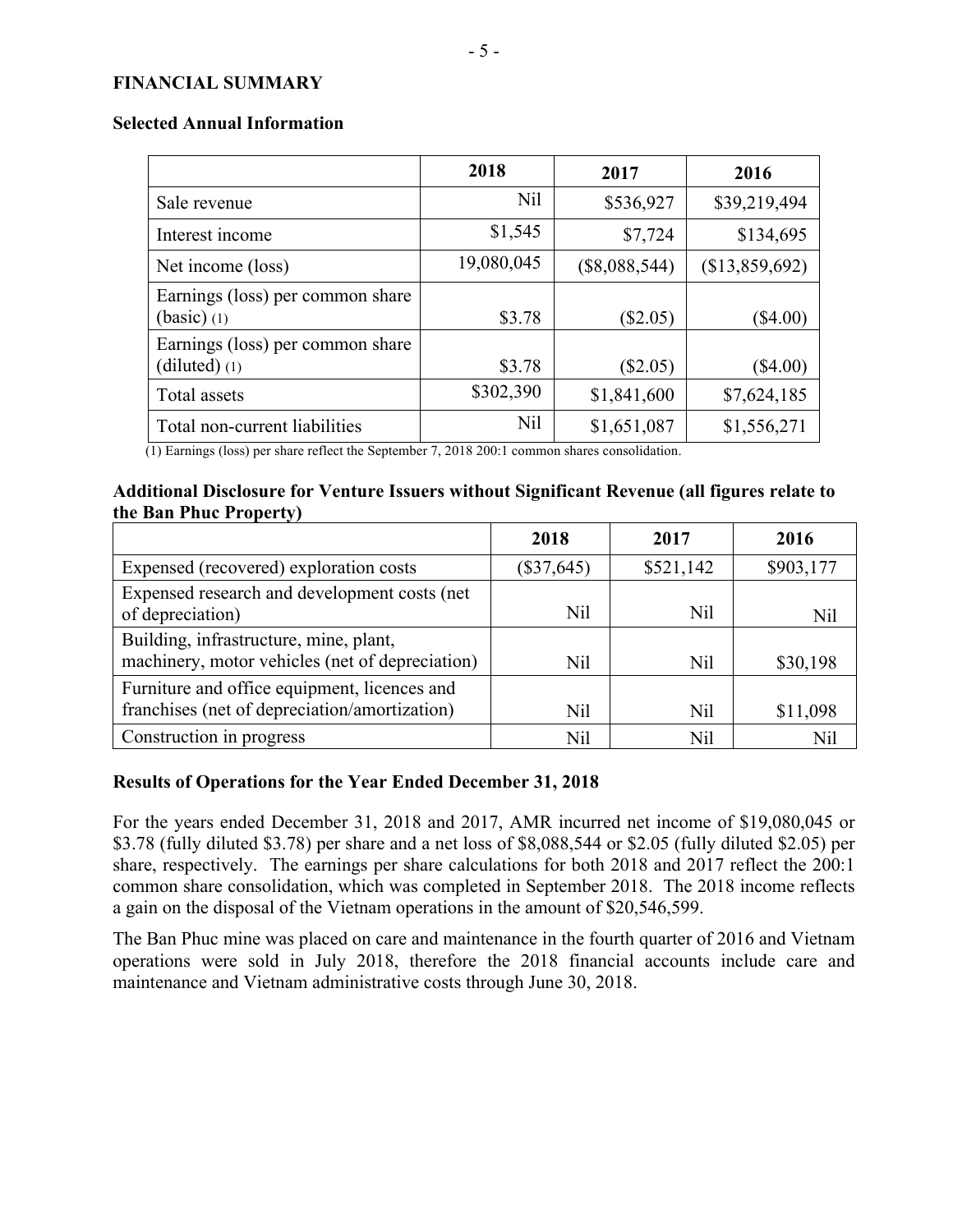|                                         | 2018         | 2017           |
|-----------------------------------------|--------------|----------------|
| Revenue                                 | \$           | \$<br>536,927  |
| Care and maintenance costs              |              |                |
| Site, camp administrative costs         | (73,062)     | (626,905)      |
| Plant costs                             | (66, 180)    | (89, 932)      |
| Mining costs                            |              | (1,212)        |
| Other costs                             | (8,115)      | (51, 726)      |
| General administrative expenses         |              |                |
| Salaries, wages, and benefits           | (532, 931)   | (1,729,557)    |
| Taxes & fees                            |              | (2, 238, 779)  |
| Professional and regulatory             | (168, 332)   | (596, 610)     |
| Travel                                  | (24, 224)    | (105, 541)     |
| Office, administrative, and share-based |              |                |
| compensation                            | (187,213)    | (950, 122)     |
| Exploration recovery (expense)          | 37,645       | (521, 142)     |
| Finance income                          | 1,545        | 7,724          |
| Finance expenses                        | (190,661)    | (1,642,606)    |
| Other income (expense)                  | 44,974       | (79,063)       |
| Lawsuit settlement                      | (300,000)    |                |
| Gain on disposal of Vietnam operations  | 20,546,599   |                |
| Income (loss) for the period            | \$19,080,045 | \$ (8,088,544) |

The detailed operating results for the years ended December 31, 2018 and 2017 as follows:

Care and maintenance costs:

Ban Phuc commenced recording care and maintenance costs January 1, 2017. On July 17, 2018 the Company sold its interest in the Ban Phuc mine therefore incurred no care and maintenance costs or Vietnam administrative costs after that date.

- Site and camp administrative of \$73,062 in 2018 (2017: \$626,905) represent salaries/wages, catering costs for site/camp employees, electricity, and other administrative costs for site/camp during the first half of the year. The reduced expenditure year over year reflects not only the shorter timeframe but also a steep reduction in employees and activities during 2018.
- Plant costs for the 2018 were \$66,180 (2017: \$89,932), with 2018 only reflecting costs in the first two quarters of the year.
- Other care & maintenance costs during the 2018 in the amount of \$8,115 down from \$51,726 in 2017 due to a cost reduction program in 2018 as well as the shorter timeframe.

General administrative expenses:

• Salaries, wages, and benefits costs reduced to \$532,931 in 2018 from \$1,729,557 in the same 2017 period. In April 2018 the majority of staff at the Vietnam operation were terminated, with only mine site security and a skeletal administrative staff remaining in place at the mine site and at the Hanoi office.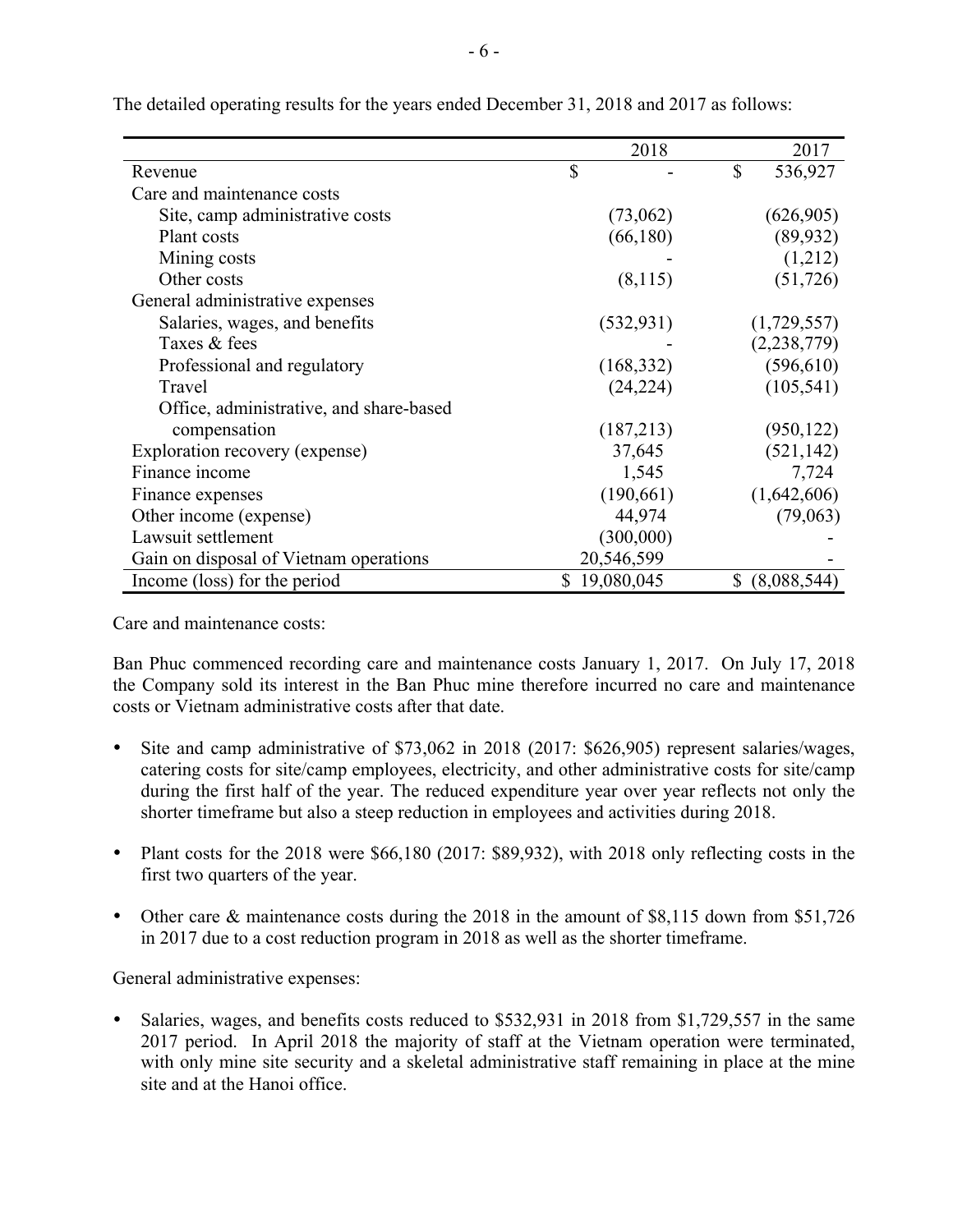- There were no taxes and fees recorded in 2018. In 2017 \$2,238,779 in taxes were accrued following a government tax audit, which indicated potentially \$2 million personal income tax ("PIT") payable. Historically the Company applied a remote area allowance to Hanoi based employees and for staff employed for a period of greater than five years who were not eligible for concessional PIT allowances, in the declaration and payment of PIT. The application of the remote allowance was being disputed by the tax authorities.
- Professional, regulatory, and other fees declined to \$168,332 in 2018 (2017: \$596,610), reflecting the 2017 use of outsource consultants in Vietnam.
- Travel costs reduced year over year, from \$105,541 in 2017 to \$24,224 in 2018, with the reduction of expat employees and reflecting the overall decrease in activities within Vietnam.
- Office, administrative, and share-based compensation costs decreased to \$187,213 in 2018 from \$950,122 in the 2017 year, reflecting the reduction in Vietnam activities and the eventual elimination of such costs with the sale of the project.

No drilling program or other exploration activities were undertaken during 2018 (2017: \$521,142). An over-accrual in the redundancy allowance accrued for exploration employees in previous years, resulted in a small recovery, \$37,645, in exploration expenses during 2018.

In 2018 the Company settled a legal suit related to a royalty claim on the Ban Phuc production brought by a former director of AMR. The Company issued 600,000 treasury common shares with a fair value of \$300,000 in October 2018 to settle the legal action.

Financial expenses decreased to \$190,661 in 2018 (2017: \$1,642,606). The 2018 expense reflects foreign exchange costs associated with corporate transactions and interest on promissory notes. The 2017 expense included \$1.1 million related to potential penalty and interest resulting from the Vietnam government tax audit, \$0.23 million in foreign contractor tax accrued related to the interest on intercompany debt and \$0.16 million in unrealized foreign exchange losses incurred on the revaluation of U.S. dollar balances into Canadian dollars.

Gain on sale of the Vietnam operations represents the balance of BPNM related assets and liabilities in the accounts as at the time of the disposal of Vietnam operations.

Other comprehensive loss for the year ended December 31, 2018 included \$17,014,947 representing the accumulated currency translation on the Vietnam operations recognized on the sale of the Company's interest in AMRN and BPNM.

Vietnam Tax Audit:

In March 2017, the General Department of Taxation ("GDT") commenced a tax audit at BPNM with regards to various types of taxes including value added tax, personal income tax, royalty tax, environmental protection fee, foreign contractor tax, and corporate income tax for the period from 2010 to 2016. The Company had previously been audited for the period from 2010 to 2014 by the Son La Department of Taxation who had finalized its tax audit at the provincial level. Although the GDT had not issued any draft or official tax audit minutes, prior to the Company's sale of the Vietnam operations, based on discussions with the GDT, management had discussed a number of matters with the GDT, which could have affected the tax liabilities. For a full discussion on the GDT tax audit related to BPNM, please refer to the Management Discussion and Analysis for the quarter ended June 30, 2018 or the year ended December 31, 2017. This is no longer the Company's obligation following disposal of the Vietnam operation in July 2018.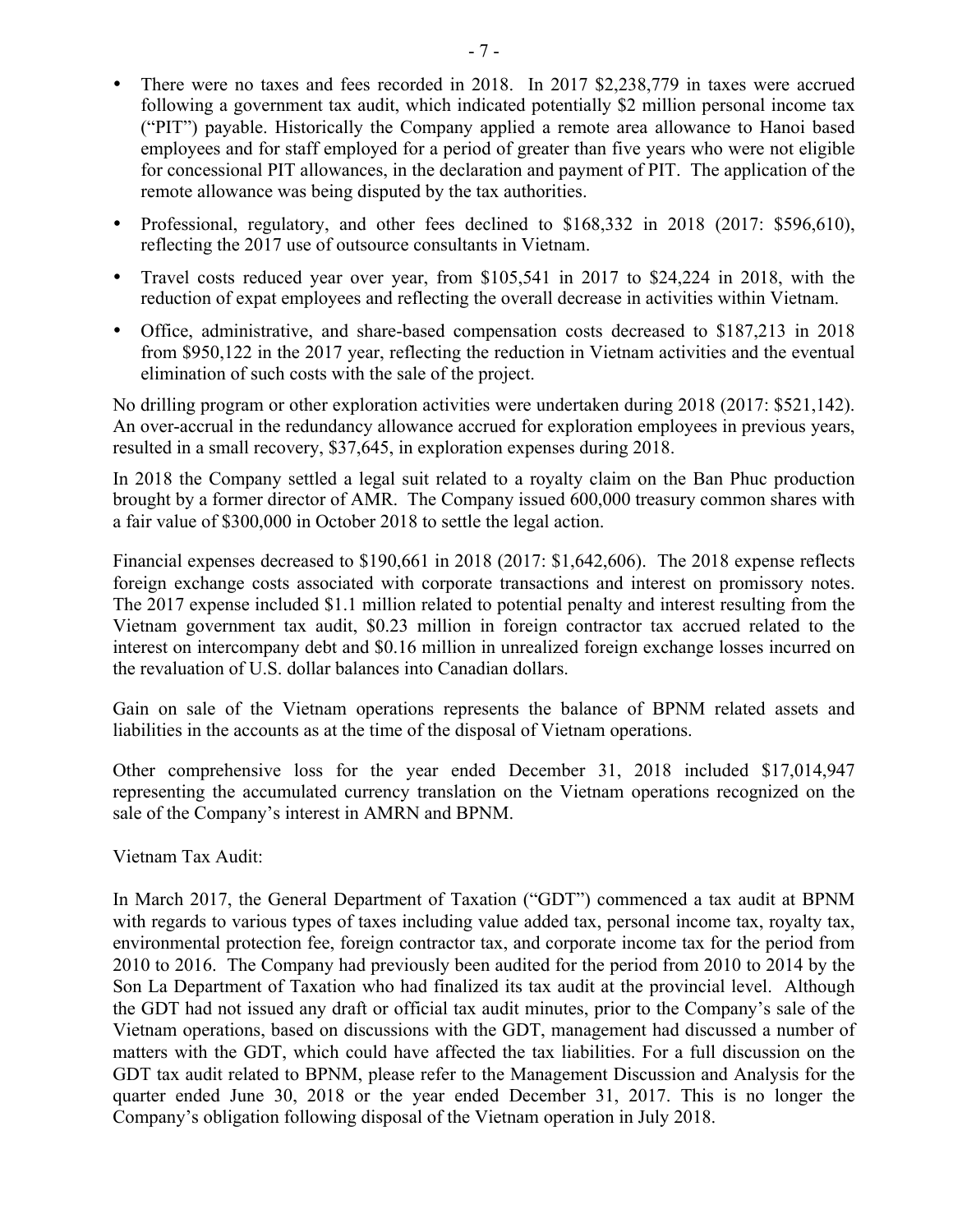# **LIQUIDITY AND CAPITAL RESOURCES**

Early in 2018, the Company explored a number of strategic options, as it required a cash injection to meet anticipated expenditures. The primary focus was on the sale of all the assets comprising the Ban Phuc mining operation held by the Company's 90% owned subsidiary, BPNM. In July 2018 the Company completed the divestiture of its interest in BPNM to Ta Khoa Mining Limited, a company registered in the British Virgin Islands and established by its longstanding in-country senior manager, Mr. Stephen John Ennor.

During the 2018 second quarter, the Company obtained loans of US\$180,000, US\$380,000, and US \$70,000 from Pala, the majority shareholder of the Company and US \$70,000 from Ta Khoa. The funds from these loans were used to complete employee termination payments and certain other costs to prepare BPNM for potential sale, restructuring or liquidation, along with covering on-going administrative operating costs. These loans were settled with cash payments or issuance of common shares during the year. In the third quarter the Company entered into a promissory note for \$100,000 with Island Time Exploration Limited related to an option on its Holt property.

In October 2018, the Company entered into agreements with a group of investors pursuant to which such investors advanced the sum of \$359,500 conditional upon, and in anticipation of the completion of a future equity financing. Should the Company fail to complete an equity financing by a date determined by the Company and the investors, the Company will return the full amount of the advance.

The Company requires additional funding to continue its administrative activities in 2019 and to search for other mining and exploration opportunities. If further sources of funding are not obtained, the Company could be forced into reorganization, bankruptcy, or insolvency proceedings. Additional financing may not be available when needed or, if available, the terms of such financing might not be favourable to the Company and might involve substantial dilution to existing shareholder. These factors indicate the existence of a material uncertainty that casts significant doubt about the Company's ability to continue as a going concern.

As at December 31, 2018, the Company had on hand cash and cash equivalents of \$126,037 (December 31, 2017: \$502,367) and had a working capital deficit of \$312,881.

Cash used in operating activities decreased to \$1,438,495 in 2018 from \$4,916,229 in 2017 reflecting a \$19,080,045 increase in the operating income offset by the \$20,546,599 gain on the disposal of Vietnam operation.

The net cash provided by financing activities during 2018 in the amount of \$1,076,956 is comprised of i) net promissory notes received of \$797,196,; ii) \$359,500 investment advance received from a group of individual investors in anticipation of the completion of a future equity financing and iii) interest paid of \$79,740. There were no financing activities during 2017.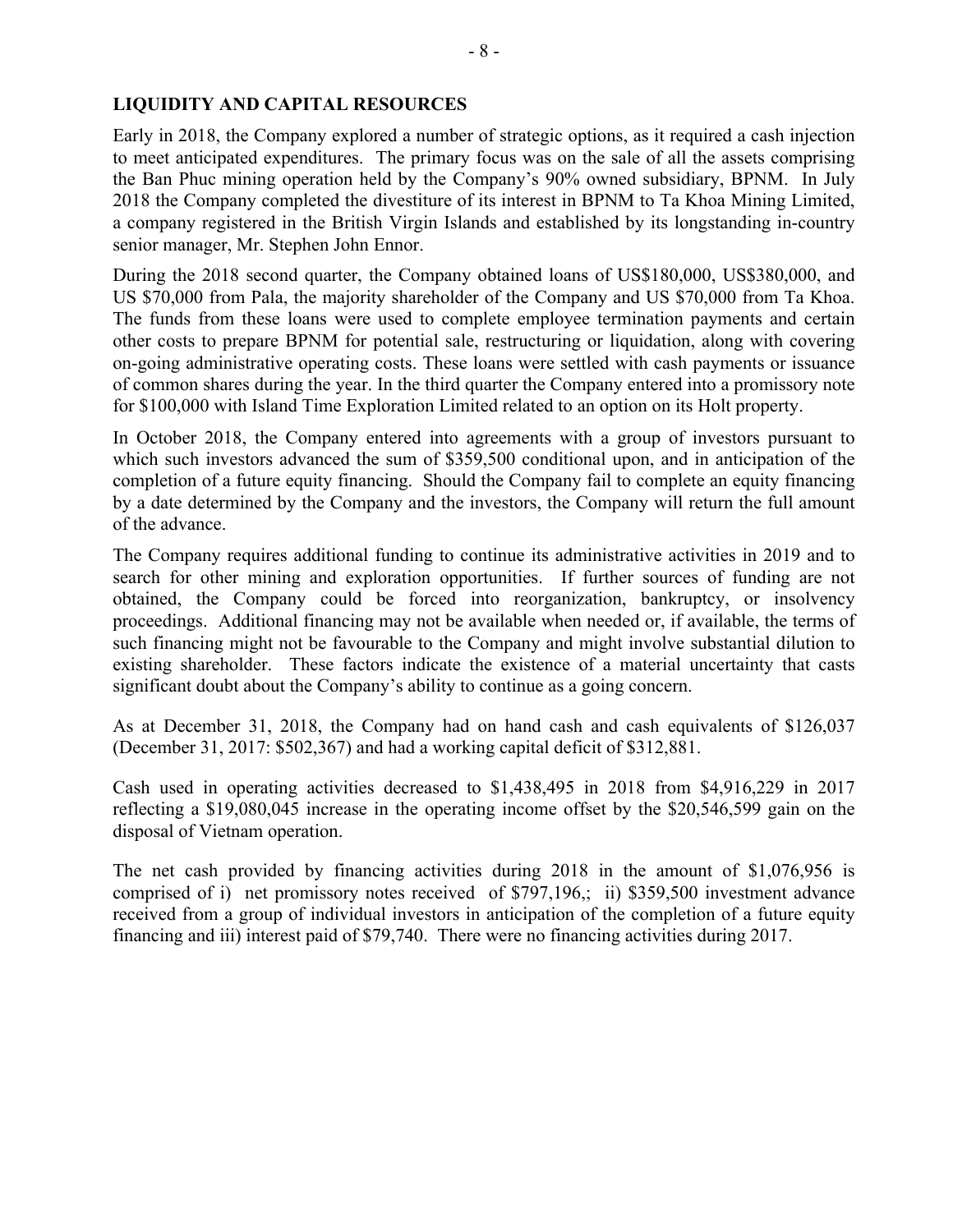| ۰.<br>٧ |  |  |  |
|---------|--|--|--|
|---------|--|--|--|

|                                | Payment due by period |                  |               |  |
|--------------------------------|-----------------------|------------------|---------------|--|
|                                | <b>Total</b>          | Less than 1 year | $1 - 3$ years |  |
| Promissory note to Island Time | 100,000               | 100,000          |               |  |
|                                |                       |                  |               |  |
| Due to related parties (1)     | 22,500                | 22,500           |               |  |
| Total                          | 122,500               | 122,500          |               |  |

The Company had the following contractual obligations at December 31, 2018:

(1) Represents payable to an executive officers for monthly consultancy services in 2018.

# **Summary of Quarterly Results**

|                                                       | Dec 31,<br>2018 | Sept 30,<br>2018 | Jun 30,<br>2018 | Mar 31,<br>2018 | Dec 31,<br>2017 | Sep 30,<br>2017 | <b>June 30,</b><br>2017 |
|-------------------------------------------------------|-----------------|------------------|-----------------|-----------------|-----------------|-----------------|-------------------------|
| Sale revenues                                         |                 | ÷.               |                 |                 |                 |                 |                         |
| <b>Finance income</b>                                 | \$405           | \$183            | \$143           | \$814           | \$1,601         | \$1,920         | \$3,102                 |
| Care &<br>maintenance<br>costs                        | $\blacksquare$  | $\blacksquare$   | \$63,348        | \$84,009        | \$78,910        | \$168,020       | \$270,589               |
| General &<br>administrative<br>expenses<br>(recovery) | (\$108,853)     | \$114,277        | \$387,196       | \$520,080       | \$3,006,597     | \$995,376       | \$886,193               |
| <b>Exploration</b><br>expense<br>(recovery)           |                 | $\blacksquare$   | (\$198,164)     | \$160,519       | \$213,977       | \$101,349       | \$110,847               |
| Other income/<br>(expense)                            | \$1             | $\frac{1}{2}$    | \$4,310         | \$40,663        | \$8,868         | $(\$202,922)$   | \$63,448                |
| <b>Finance expense</b>                                | \$63,568        | \$40,704         | \$40,763        | \$45,626        | \$1,326,163     | \$88,406        | \$117,174               |
| Lawsuit<br>settlement                                 | \$300,000       | ÷                |                 |                 |                 |                 |                         |
| Gain on sale of<br>Vietnam<br>operations              | \$62,173        | \$20,484,426     | $\blacksquare$  | $\blacksquare$  | ÷.              |                 |                         |
| <b>Net Income</b><br>(Loss)                           | (\$192, 136)    | \$20,329,628     | (\$288,690)     | $(\$768,757)$   | (\$4,616,780)   | (\$1,556,073)   | $(\$1,321,355)$         |
| Income (Loss)<br>per share (non-<br>diluted(1)        | (\$1.07)        | \$5.11           | $(\$0.07)$      | (\$0.19)        | (\$1.17)        | (S0.39)         | (S0.33)                 |
| Income (Loss)<br>per share<br>(diluted)(1)            | (\$1.07)        | \$5.11           | $(\$0.07)$      | (S0.19)         | (\$1.17)        | (S0.39)         | (\$0.33)                |
| <b>Total Assets</b>                                   | \$302,390       | \$138,158        | \$1,506,997     | \$1,431,476     | \$1,841,600     | \$2,862,279     | \$4,345,272             |

**(1) The EPS calculations reflect the 200:1 share consolidation, which was completed in September 2018**.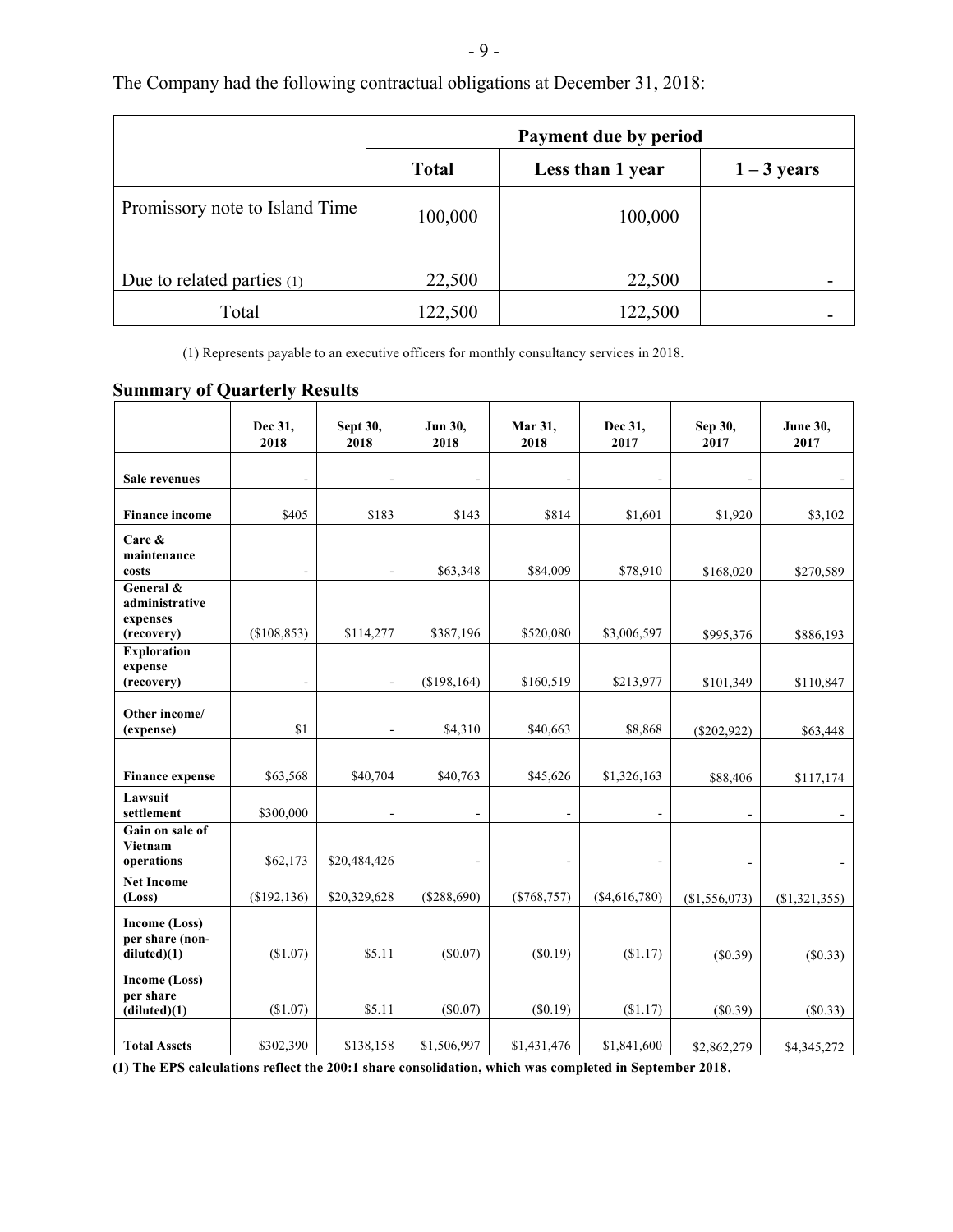# **Results of Operations for three months ended December 31, 2018**

The detailed operating results for the three months ended December 31, 2018 and 2017 are as follows:

|                                              | 2018             | 2017              |
|----------------------------------------------|------------------|-------------------|
| Revenue                                      | \$               | \$                |
| Care and maintenance costs expenses          |                  |                   |
| Site, camp administrative costs              |                  | (59, 790)         |
| Plant costs                                  |                  | (12,666)          |
| Other costs                                  |                  | (6, 454)          |
| General administrative recoveries (expenses) |                  |                   |
| Salaries, wages and benefits                 | 37,674           | (568, 544)        |
| Taxes                                        |                  | (2, 238, 779)     |
| Professional and regulatory                  | (19,297)         | (164, 502)        |
| Travel                                       |                  | (15,710)          |
| Office, administrative and share-based       |                  |                   |
| compensation                                 | 90,475           | (19,063)          |
| Exploration                                  |                  | (213, 977)        |
| Finance income                               | 405              | 1,601             |
| Finance expenses                             | (63, 568)        | (1,327,764)       |
| Other income (expense)                       |                  | 8,868             |
| Gain on sale of Vietnam operations           | 62,173           |                   |
| Lawsuit settlement                           | (300,000)        |                   |
| Loss for the period                          | \$<br>(192, 136) | \$<br>(4,616,780) |

The Company completed the divestiture of its 90% ownership interest in the Ban Phuc Nickel Mine in Vietnam in July 2018. Therefore the Q4 2018 financial documents have deconsolidated AMRN and BPNM and contain no assets, liabilities, revenues, or expenses related to the Vietnam assets. The 2017 earnings include Vietnam expenses for the October 1 – December 31 period, however the similar 2018 period has no Vietnam expense, as it occurred after the sale of the subsidiary.

General administrative expenses:

- There was a \$37,674 recovery of salaries, wages, and benefits costs in the fourth quarter of 2018, as wages accrued for the Chief Executive officer were settled by issue of AMR treasury shares with a lower market value. Salary, wages and benefits in the same period 2017 were \$568,544, which included wages at the Vietnamese subsidiary.
- There was no tax expense in the December 2018 quarter. In the same 2017 quarter \$2,238,779 was accrued as payable in Vietnam as a government tax audit indicated the potential tax liability. Historically the Company applied a remote area allowance to Hanoi based employees and for staff employed for a period of greater than five years who were not eligible for concessional personal income tax allowances, in the declaration and payment of the tax. On the assumption that the expatriates who worked full time in Hanoi and travelled back and forth to the mine were not subject to the non-taxable remote are allowance additional tax estimated at \$2 million would be payable.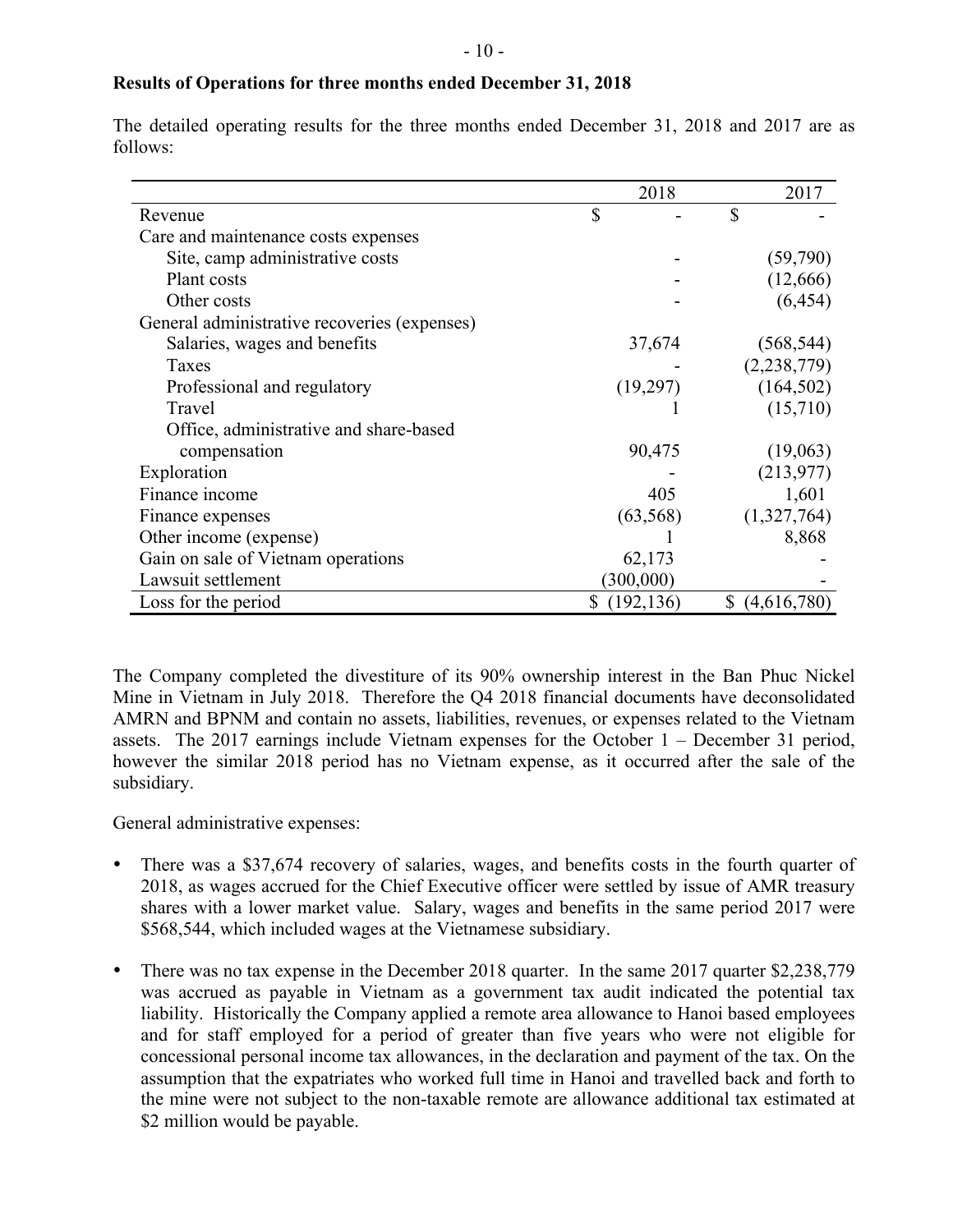- Professional, regulatory, and other fees declined to \$19,297 the quarter ended December 31, 2018 from \$164,502 during the same 2017 period. The 2018 expense reflects legal and audit incurred at the head office, with no Vietnam costs as in the prior year
- Office, administrative, and share-based compensation costs in the fourth quarter resulted in a recovery of \$90,475 (2017:\$19,063 expense). In October 2018 the Company issued 685,000 treasury common shares to six current and former directors as full settlement of director fees accrued and outstanding. Regulatory limitations capped the amount of director fees that could be paid at a dollar amount less than what had been accrued as payable, resulting in a recovery for accounting purposes of \$98,195.

No drilling program or other exploration activities were undertaken during 2018, while \$213,977 was incurred in a limited program in 2017.

Financial expenses included a credit of \$62,173 in the three months ended December 31, 2018 (2017: \$1,327,764) primarily related to a correction in allocation of interest costs from a previous quarter. The 2017 expenses reflected potential penalty and interest resulting from the tax audit estimated at approximately \$1.1 million.

In October 2018 the Company issued of 600,000 treasury common shares with a fair value of \$300,000 to a former Chief Executive Officer to settle a claim brought before the High Court of New Zealand in respect of a dispute over a royalty interest from smelter proceeds and sale of product in connection with the Company's operation in Vietnam

# **SIGNIFICANT ACCOUNTING POLICIES AND ESTIMATES**

In the application of the group's accounting policies, which are described in Note 3 of the notes to the consolidated financial statements, management is required to make judgments, estimates, and assumptions about carrying values of assets and liabilities that are not readily apparent from other sources. The estimates and associated assumptions are based on historical experience and various other factors that are believed to be reasonable under the circumstances, the results of which form the basis of making the judgments. Actual results may differ from these estimates.

The estimates and underlying assumptions are reviewed on an ongoing basis. Revisions to accounting estimates are recognized in the period in which the estimate is revised if the revision affects only that period or in the period of the revision and future periods if the revision affects both current and future periods.

The following are the critical judgments that management has made in the process of applying the group's accounting policies and that have the most significant effect on the amounts recognized in the Financial Statements:

## **Basis of presentation and functional currency**

The financial statements of the Company have been prepared in accordance with International Financial Reporting Standards ("IFRS") as issued by the International Accounting Standards Board ("IASB"). The financial statements until June 30, 2018 include the accounts of the Company's wholly owned subsidiaries, AMR Nickel and Asian Nickel Exploration Limited, and its 90% owned BPNM joint venture, which was fully consolidated. The Company's presentation currency is Canadian dollars. The functional currency of AMR is the Canadian dollar. The functional currency of its former subsidiaries AMR Nickel Limited and Asian Nickel Exploration Limited was the Canadian dollar, while the U.S dollar was the functional currency of its subsidiary BPNM.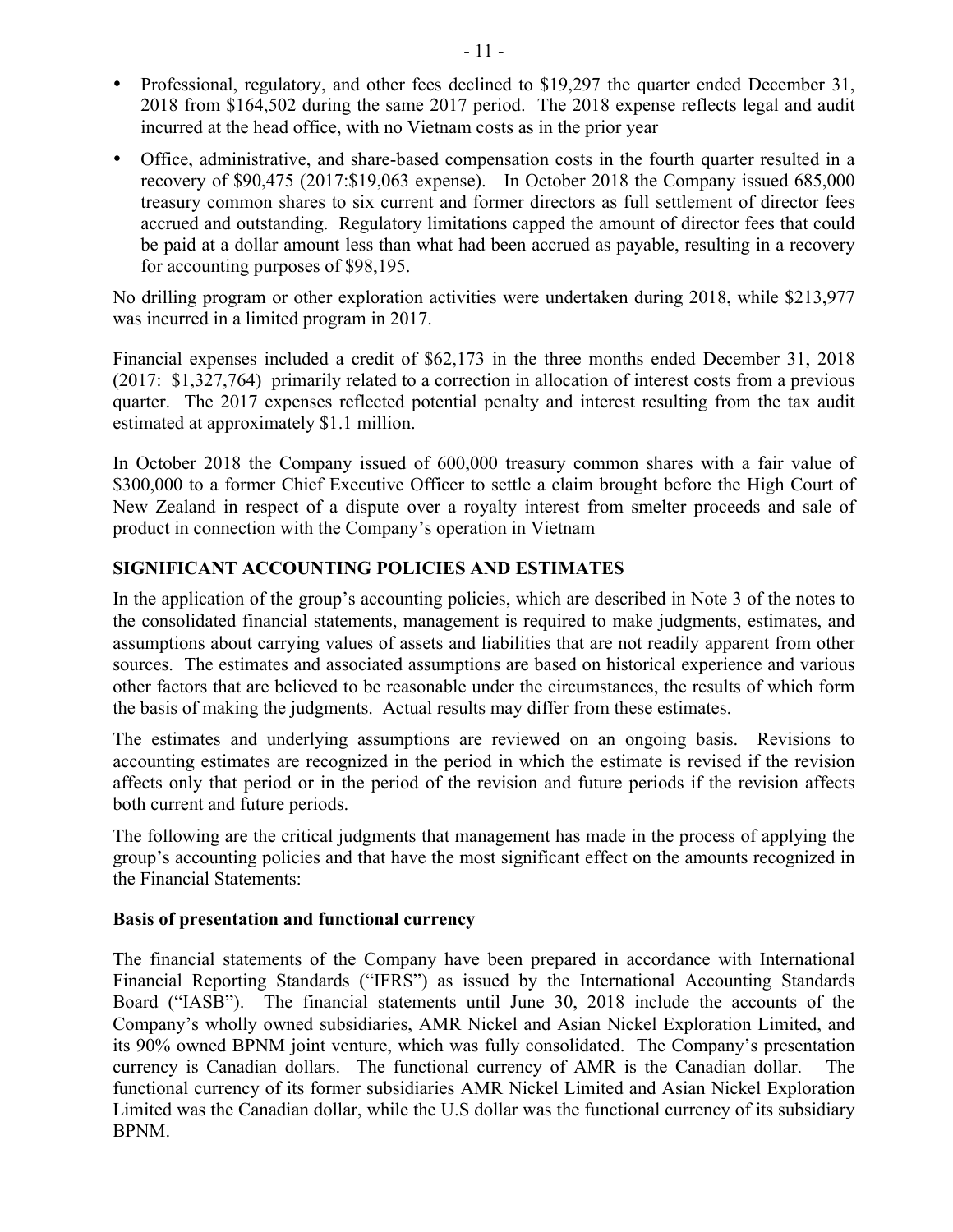# **Going Concern**

As at December 31, 2018, the Company had cash and cash equivalents of \$126,037 and negative working capital of \$312,881.

In September 2018, the Company entered into settlement agreements with a number of creditors, including corporate directors, senior management, and Pala Investment Limited to eliminate outstanding liabilities. In the 2018 fourth quarter, AMR issued 4,766,808 common shares at a price of \$0.50 per share to extinguish \$2,383,404 of liabilities pursuant to these settlement agreements.

In October 2018 the Company entered into agreements with a group of investors pursuant to which such investors advanced the sum of \$359,500 conditional upon, and in anticipation of the completion of a future equity financing. Should the Company fail to complete an equity financing by a date determined by the Company and the investors, the Company will return the full amount of the advance.

These transactions have reduced the Company's liabilities and provided the funding required for future administrative costs in the near term. However the Company will need to complete a financing in 2019 in accordance with its agreements with the new investors. It will also require additional funding in 2019 for administrative costs and to fulfil its obligations under the Holt option agreement and to fund its search for suitable new exploration and development assets.

These factors indicate uncertainty, which casts significant doubt about the Company's ability to continue as a going concern.

The business of mining and exploring for minerals involves a high degree of risk and there can be no assurance that current operations, including explorations programs, will result in profitable mining operations. The recoverability of the carrying value of exploration and development properties and the Company's continued existence is dependent upon the preservation of its interest in the underlying properties, the discovery of economically recoverable reserves, the achievement of profitable operations, the ability of the Company to raise additional financing, if necessary, or alternatively upon the Company's ability to dispose of its interest on an advantageous basis. Changes in future conditions could require material write-downs of the carrying values.

## **Asset Impairment**

The Company's previously owned Ban Phuc mining and processing assets, and other tangible and intangible assets were fully depreciated and amortized as at December 31, 2017.

To determine fair value, management assesses the recoverable amount of the assets using the net present value of expected future cash flows. The assessment of fair values requires the use of judgments and assumptions for estimated recoverable production, long-term commodity prices, discount rates, rehabilitation costs, future capital requirements, and operating performance. Changes in any of these judgments or assumptions could result in a significant difference between the carrying amount and fair value of these assets.

# **Provision for rehabilitation costs**

The Company was required to decommission, rehabilitate, and restore mines and processing sites at the end of their producing lives to a condition acceptable to the relevant authorities. The provision had been calculated taking into account the estimated future obligations including the costs of dismantling and removal of facilities, restoration, and monitoring of the affected areas.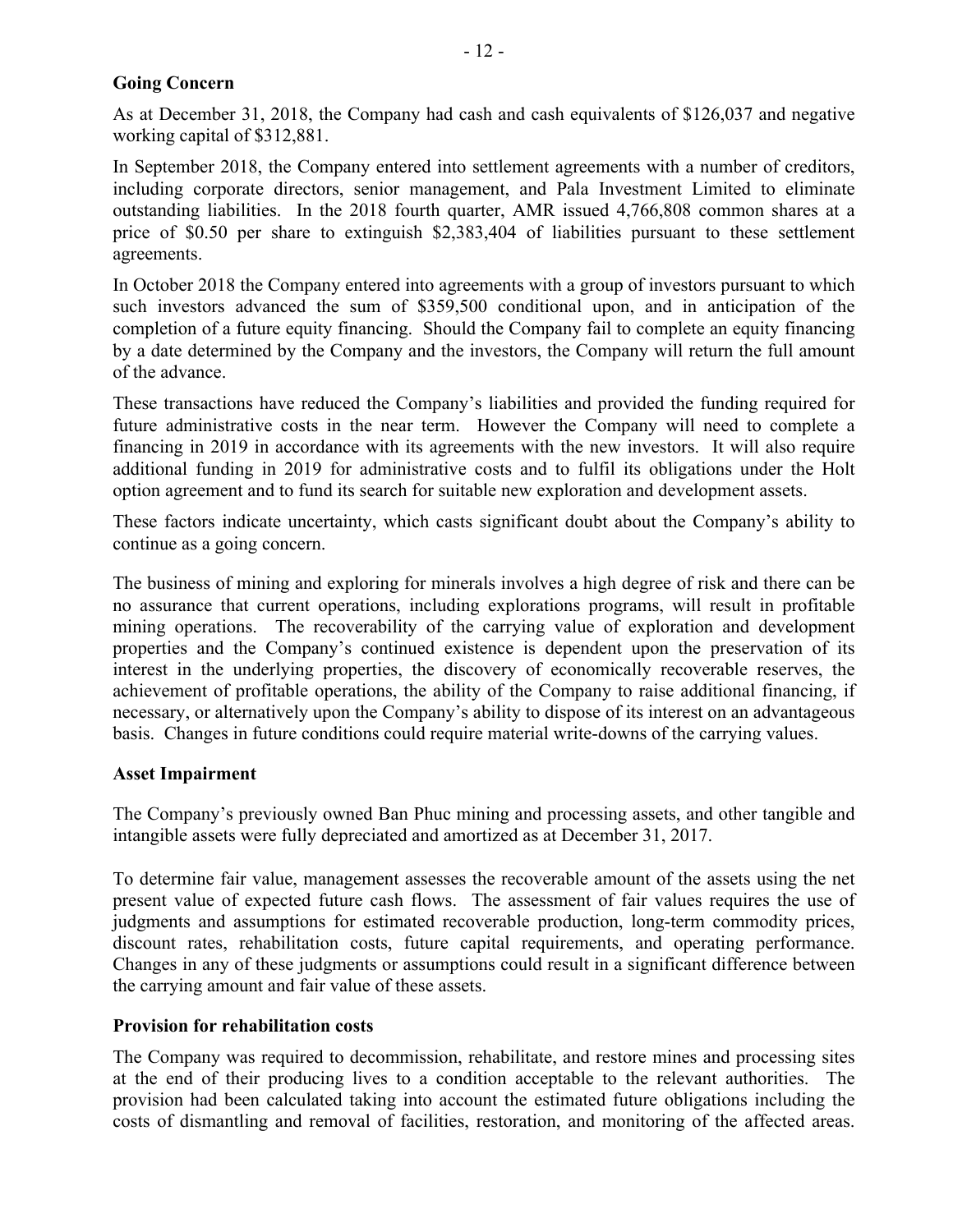The provision for future restoration costs was the estimate agreed with the expenditure required to settle the restoration obligation at the reporting date.

As the Company divested its interest in Phuc Nickel Mines on July 17, 2018, there were no balances related to the rehabilitation as at December 31, 2018.

At December 31, 2017, there was a provision for rehabilitation in the amount of \$406,904 and the Company had deposited with Vietnam Government \$344,057 as an advance deposit for future closure and rehabilitation expenditures.

# **Ore reserve estimates**

Estimates of recoverable quantities of reserves include assumptions on commodity prices, exchange rates, discount rates, and production costs for future cash flows. It also involves assessment and judgment of difficult geological models. The economic, geological, and technical factors used to estimate ore reserves may change from period to period. Changes in ore reserves affect the carrying values of mine properties, property, plant, and equipment and the provision for rehabilitation assets. Ore reserves are integral to the amount of depreciation and amortization that will be charged to the Consolidated Statement of Operations and Comprehensive Loss.

## **Share-based compensation**

The Company has a share option plan, under which the fair value of all share-based awards is estimated using the Black-Scholes Option-Pricing Model at the grant date and amortized over the vesting periods. An individual is classified as an employee when the individual is an employee for legal or tax purposes or provides services similar to those performed by a direct employee, including directors of the Company. Share-based payments to non-employees are measured at the fair value of the goods or services received or the fair value of the equity instruments issued if it is determined the fair value of the goods or services cannot be reliably measured and are recorded at the date the goods or services are received. The amount recognized as an expense is adjusted to reflect the number of awards expected to vest.

Upon the exercise of the share purchase options, consideration paid together with the amount previously recognized in the share-based payment reserve is recorded as an increase to capital. Charges for share purchase options that are forfeited before vesting are reversed from the sharebased payments reserves. For those share purchase options that expire or are forfeited after vesting, the amount previously recorded in share-based payments reserve is transferred to deficit.

During 2018, the Company recognized share-based compensation expense related to share options in the amount of \$109,045 (2017: \$375,881).

## **Off-Balance Sheet Arrangements**

The Company does not have any off-balance sheet arrangements at December 31, 2018.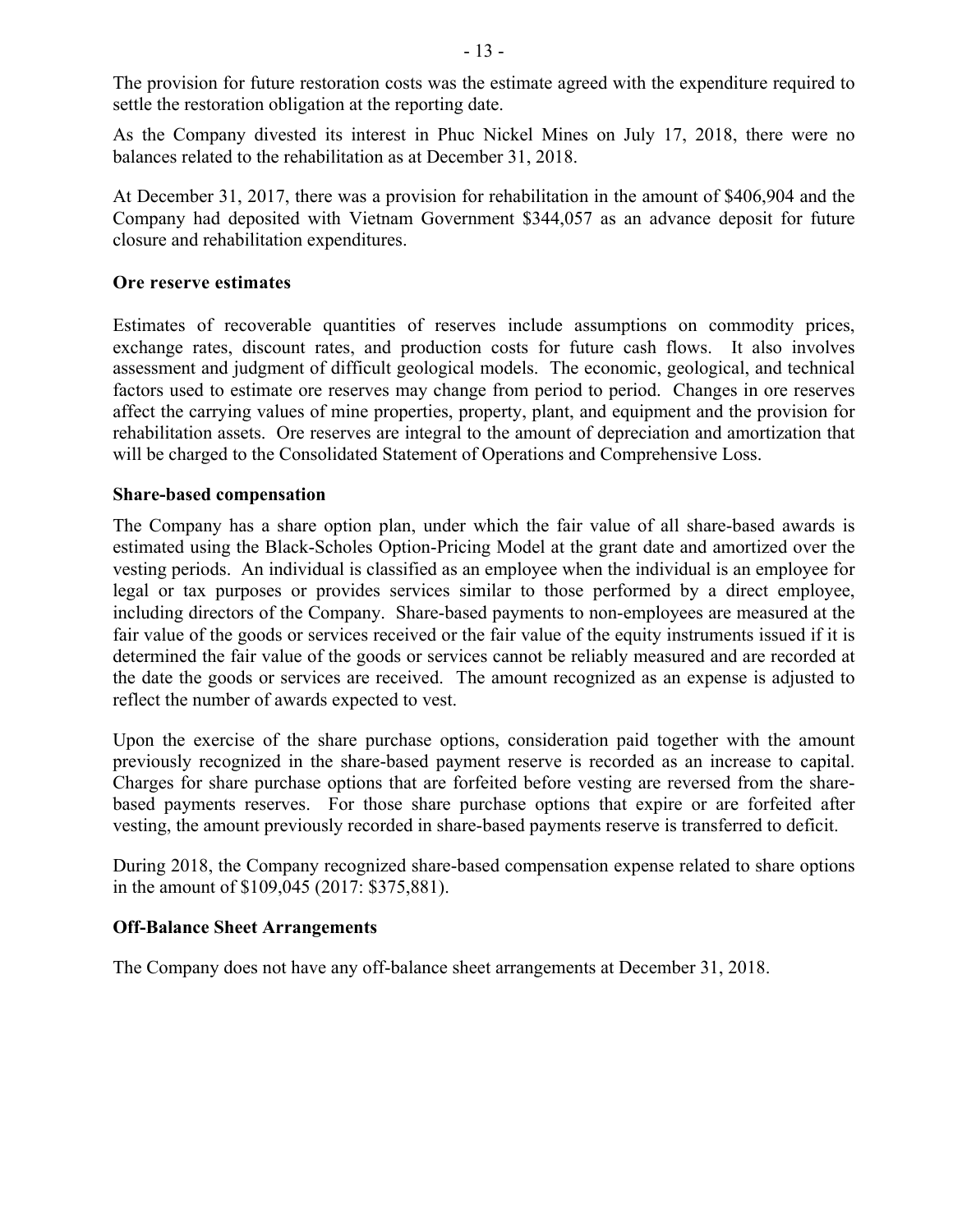## **Future Accounting Policies**

The accounting policies applied by the Company in these audited condensed consolidated financial statements include the changes in accounting standards listed below.

## IFRS 9 *Financial Instruments*

The Company adopted IFRS 9 *Financial Instruments* to replace IAS 39 *Financial Instruments: Recognition and Measurement* on January 1, 2018, using a modified retrospective basis without restatement of prior year figures. The adoption of IFRS 9 did not have a material impact on the consolidated financial statements because of the nature of the Company's operations and the types of financial assets that it holds. There were no adjustments on adoption of IFRS 9 on the carrying amounts of financial assets

## IFRS 15 *Revenue from Contracts with Customers*

The Company adopted IFRS 15 to replace existing revenue recognition guidance, including IAS 18 *Revenue,* IAS 11 *Construction Contracts* and IFRIC 13 *Customer Loyalty Programs* on January 1, 2018, using a modified retrospective basis without restatement of prior year figures*.* The adoption did not have a significant impact to the consolidated financial statements as the Company is not currently generating revenue from its operations.

#### Recent accounting announcements

In January of 2016, the IASB issued IFRS 16 *Leases* ("IFRS 16") which replaces the existing leasing standard, IAS 17 *Leases*. The new standard effectively eliminates the distinction between operating and finance leases for lessees, while lessor accounting remains largely unchanged with the distinction between operating and finance leases retained. IFRS 16 takes effect on January 1, 2019, with earlier application permitted. This standard will have no impact on the Company's financial statements.

## **TRANSACTIONS WITH RELATED PARTIES**

## **Disposal of Vietnam operation**

In addition to the sale of the Ban Phuc Mine to the Company's longstanding in-country senior manager, the Company has the following related party transactions.

## **Directors**

The Company recognized no directors' fees in 2018 (2017: \$364,690). Directors' fees had been accrued, but not paid to directors in recent years. In October 2018, six current and past directors accepted a combined total of 685,000 common shares of AMR in full settlement of outstanding director fees.

#### **Key management**

Salary expense incurred and accrued to key management persons during 2018 totalled \$202,780 (2017: \$577,406). This includes the Chief Executive Officer accepted 39,796 common shares of the Company in full settlement of salaries outstanding, in October 2018.

#### **Pala Investment Limited**

During 2012, Pala Investment Limited ("Pala") became a controlling shareholder of the Company.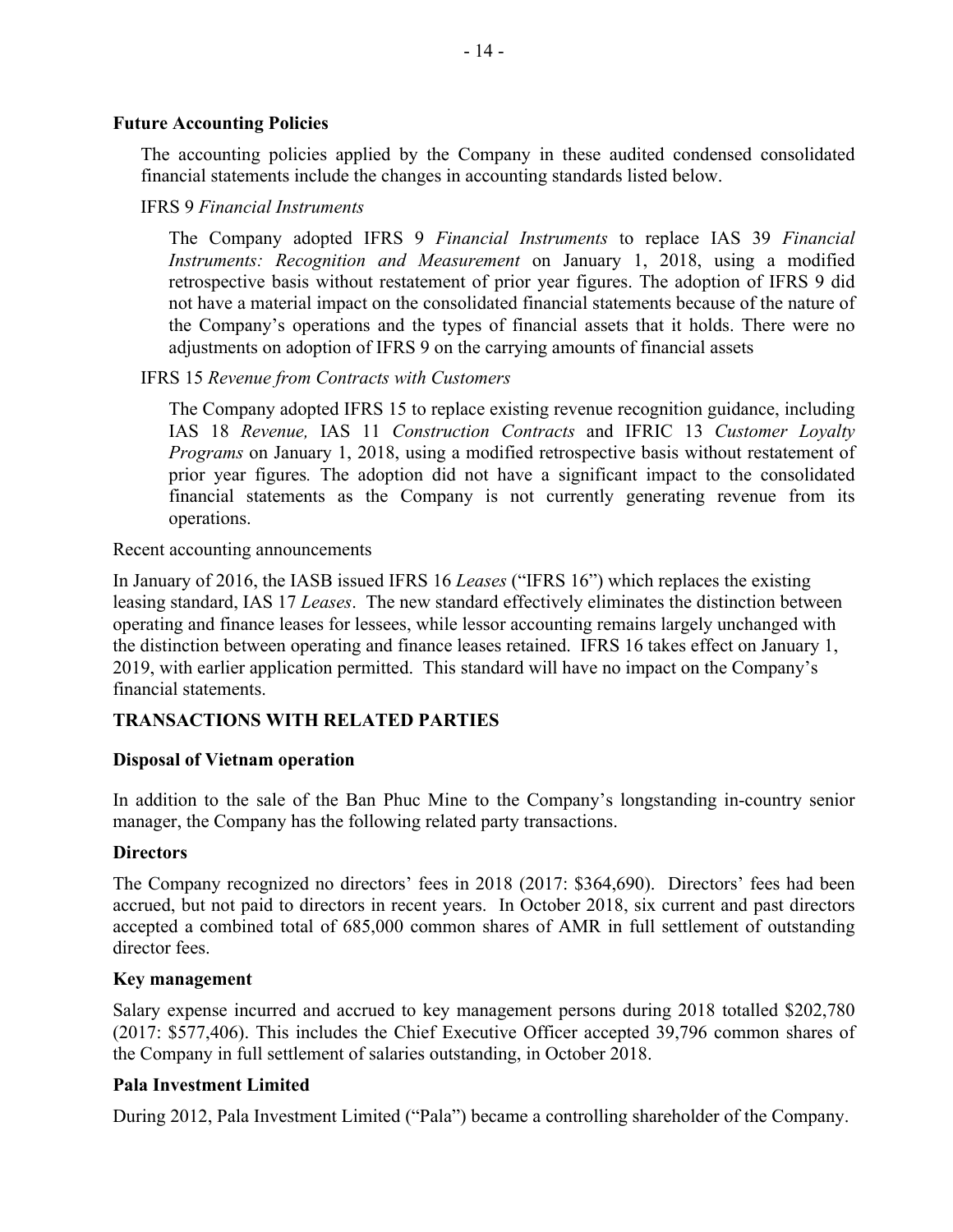In October, 2018, \$886,974 was payable to Pala related to advisory services, secondment of personnel, and re-imbursement of travel expenses, and \$834,032 was payable related to promissory notes and accrued interest. The promissory notes had been extended to AMR early in 2018, in order to fund redundancy costs in Vietnam and other outstanding liabilities. Pala accepted 3,442,012 common shares of the Company as complete payment for these outstanding liabilities.

At December 31, 2018 Pala owned 6,291,081 common shares of AMR, representing 71.9% of the issued and outstanding Common Shares on a non-diluted basis.

# **RISK FACTORS**

Given the nature of its business, the operations of the Company are subject to a number of risks, including the following, any one or all of which could have a material adverse effect on the Company and its business:

## **Additional funding requirements**

The Company will require a cash injection in 2019 in order to meet anticipated expenditures and to complete obligations to a group of investors who advanced \$359,500 to the Company in October 2018. There can be no assurance that the Company will be able to find the required funding or that it could do so at terms favourable to the Company. Failure to obtain sufficient financing could force the Company into reorganization, bankruptcy, or insolvency proceedings. Additional financing may not be available when needed or, if available, the terms of such financing might not be favourable to the Company and might involve substantial dilution to existing shareholders.

Further exploration and development by the Company will depend upon the Company's ability to obtain necessary permits and also financing through the joint venturing of projects, equity financing, debt financing, or other means. There is no assurance that the Company will be successful in obtaining the required permits, financing, or obtaining such financing on acceptable terms. Failure to obtain required financing on a timely basis or on acceptable terms could have a material adverse effect on the Company's financial conditions, results of operations, and liquidity and could cause the Company to forfeit all of parts of its property and reduce or terminate its operations.

Sales of substantial amounts of the Common Shares, or the availability of such Common Shares for sale, could adversely affect the prevailing market prices for the Company's securities. A decline in the market prices of the Company's securities could impair its ability to raise additional capital through the sale of new Common Shares should the Company desire to do so.

AMR may incur substantial costs in pursuing future capital requirements, including investment banking fees, legal fees, accounting fees, securities law compliance fees, printing and distribution expenses and other costs. The ability to obtain needed financing may be impaired by such factors as the capital markets, and/or the loss of key management personnel.

## **Certain directors and officers may have conflicts of interest**

Certain of the directors and officers of AMR are engaged in, and will continue to engage in, other business activities on their own behalf and on behalf of other companies, including activities involving mining and mineral exploration, and, as a result of these and other activities, such directors and officers of AMR may become subject to conflicts of interest. The BCBCA provides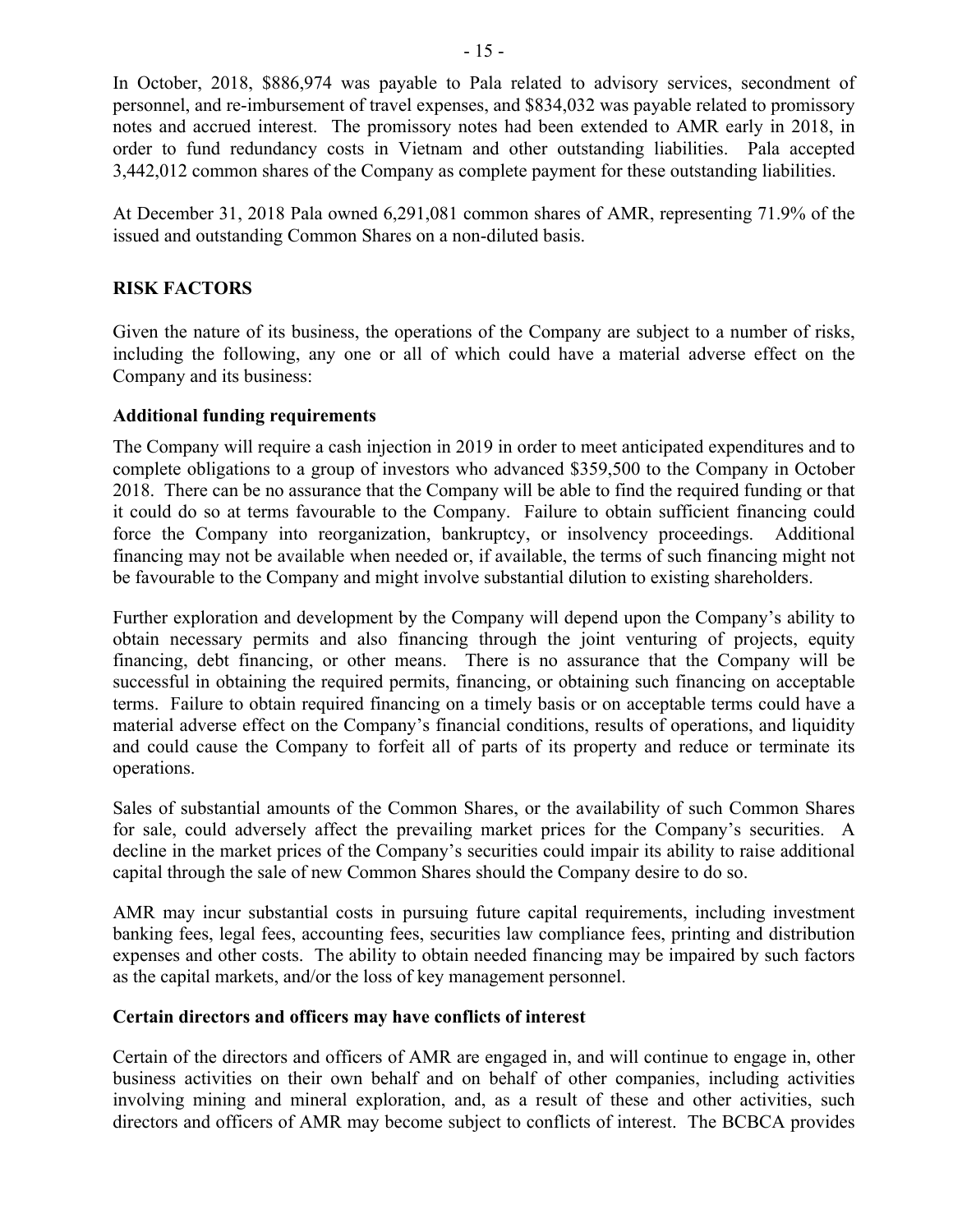that in the event that a director has an interest in a contract or proposed contract or agreement, the director shall disclose his interest in such contract or agreement and shall refrain from voting on any matter in respect of such contract or agreement unless otherwise provided under the BCBCA. To the extent that conflicts of interest arise, such conflicts will be resolved in accordance with the provisions of the BCBCA.

### **Illiquid market for AMR's securities**

AMR shares are highly illiquid and cannot be easily sold in the market without significant risk of a loss in value. Further contributing to AMR's illiquidity, is the fact that a small group of shareholders currently hold over 86% of its Common Shares. There can be no assurance that an active market for AMR's securities will develop. In addition, the market price of the securities of AMR at any given point in time may not accurately reflect the long-term value of AMR. Furthermore, responding to any events or circumstances resulting from the risk factors described herein could result in substantial costs and divert management's attention and resources.

#### **Significant Shareholder**

At the date of this report, Pala has control over AMR, and its interests may conflict with those of other shareholders. Pala owns directly 6,191,081 Common Shares, representing approximately 70.8% of the issued and outstanding Common Shares on a non-diluted basis. Pala has a significant influence in any matter coming before a vote of shareholders and Pala alone will be in a position to prevent approval of certain matters requiring shareholder approval. Investors should be aware that votes in respect of the Common Shares may be significantly influenced by a small group of insiders as detailed in the table below. Pala is also able to effect certain fundamental changes to AMR in accordance with the BCBCA because it is able to, on its own, meet the applicable 66 2/3% voting threshold for shareholder approval to effect such changes.

| <b>Shareholder</b>                                  | <b>Number of Common</b><br>Shares <sup>(1)</sup> | <b>Percentage of Common</b><br><b>Shares Outstanding</b> |
|-----------------------------------------------------|--------------------------------------------------|----------------------------------------------------------|
| Pala Investments Limited                            | 6,191,081                                        | 70.8%                                                    |
| <b>Terrance Bates</b>                               | 600,000                                          | $6.9\%$                                                  |
| Lion Selection Group Limited <sup>(2)</sup>         | 394,751                                          | 4.4%                                                     |
| Melior Resources Inc                                | 236,364                                          | 2.7%                                                     |
| Malaysia Smelting Corporation Berhad <sup>(3)</sup> | 156,488                                          | 1.8%                                                     |
| <b>Total</b>                                        | 7,578,684                                        | 86.6%                                                    |

**Notes:**

- (1) Based on information posted on SEDI as of April 29 2019 (adjusted for the September 7, 2018 200:1 share consolidation).
- (2) Of the 394,751 Common Shares, 83,333 are held by Lion Selection Group Limited, 116,418 are held by Asian Lion Limited, and 195,000 are held by Lion Manager Pty Limited, all entities associated with Lion Selection Group Limited.
- (3) Pala has a right of first refusal to purchase the Common Shares held by MSC, which if exercised, would bring Pala's ownership to 6,347,569 Common Shares, representing approximately 72.6% on a non-diluted basis.

## **Mining industry**

The exploration for and development of mineral deposits involves significant risks, which even a combination of careful evaluation, experience, and knowledge may not eliminate. While the discovery of a mineral deposit may result in substantial rewards, few properties that are explored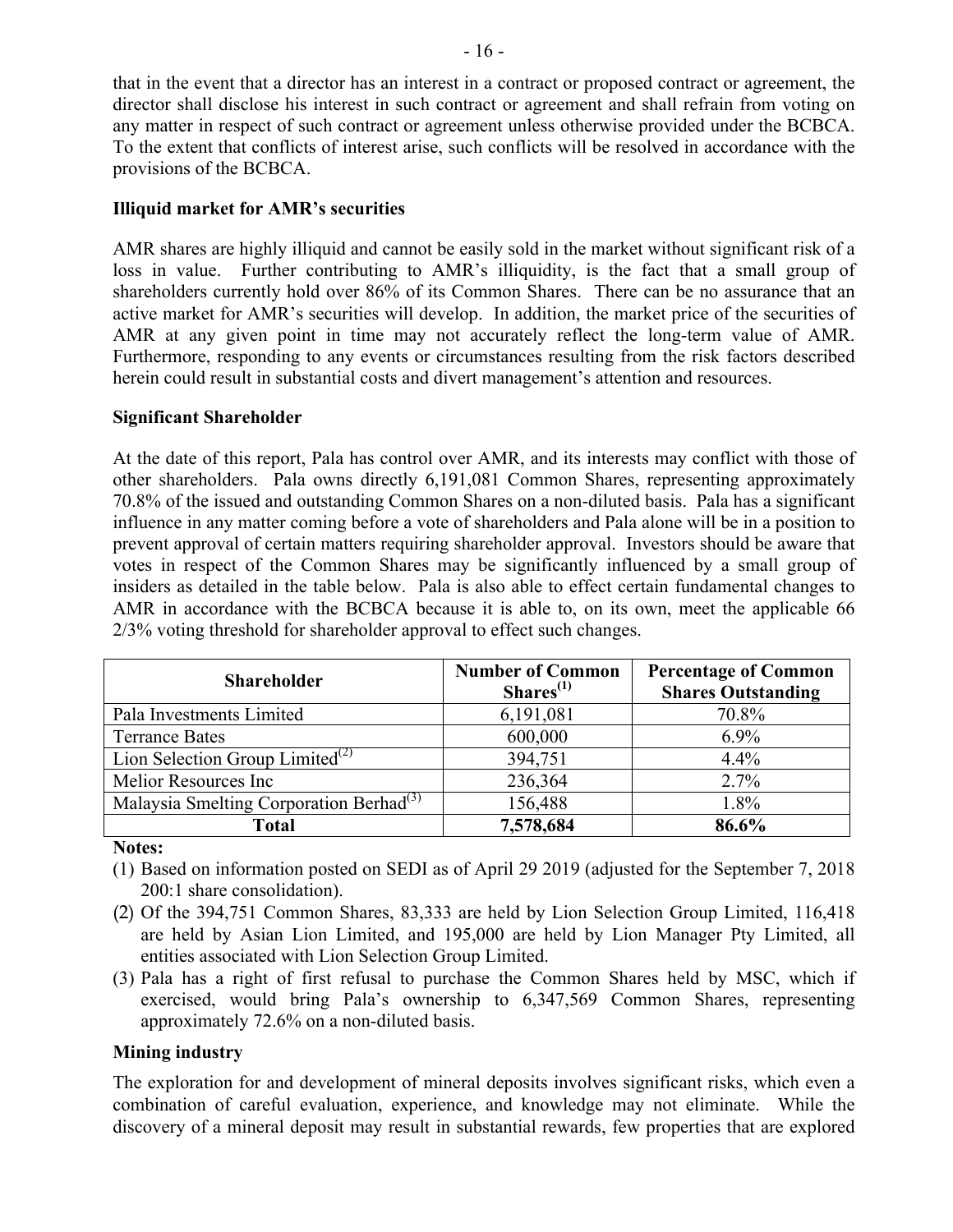are ultimately developed into producing mines. Major expenses may be required to locate and establish mineral reserves, to develop metallurgical processes, and to construct mining and processing facilities at a particular site. It is impossible to ensure that the activities currently planned by the Company will result in profitable commercial mining operations. Whether a mineral deposit will be commercially viable depends on a number of factors, some of which are: the particular attributes of the deposit, such as size, grade, and proximity to infrastructure; metal prices, which are highly cyclical; and government regulations, including regulations relating to prices, taxes, royalties, land tenure, land use, importing and exporting of minerals, and environmental protection. The exact effect of these factors cannot accurately be predicted, but in combination they could result in the Company not receiving an adequate return on invested capital.

The Company's activities are subject to all the hazards and risks normally encountered in the exploration for, and development and production of minerals, including unusual and unexpected geologic formations, seismic activity, rock bursts, cave-ins, flooding, and other conditions involved in the drilling and removal of material, any of which could result in damage to, or destruction of, mines and other producing facilities, damage to life or property, environmental damage, and possible legal liability. Milling operations are subject to hazards such as equipment failure or failure of retaining dams around tailings disposal areas, which may result in environmental pollution and consequent liability.

## **Competition**

The mining business is competitive in all of its phases. The Company competes with numerous other companies and individuals, including competitors with greater financial, technical, and other resources than the Company, in the search for and the acquisition of attractive mineral properties. The Company's ability to acquire properties in the future will depend not only on its ability to develop the Project, but also in its ability to select and acquire other suitable producing properties or prospects for mineral exploration or development. There can be no assurance that the Company will be able to compete successfully with others in acquiring such properties or prospects.

## **Insurance and uninsured risks**

The Company's business is subject to a number of risks and hazards generally, including adverse environmental conditions, industrial accidents, labour disputes, unusual or unexpected geological conditions, ground or slope failures, cave-ins, changes in the regulatory environment, and natural phenomena such as inclement weather conditions, floods, and earthquakes. Such occurrences could result in damage to its mineral properties or production facilities, personal injury or death, environmental damage to the Company's properties or the properties of others, delays in development or mining, monetary losses, and possible legal liability.

## **Government regulation**

The Company's exploration, development and operating activities are subject to various laws governing prospecting, mining, development, production, taxes, labour standards and occupational health, mine safety, toxic substances, land use, water use, land claims of local residents, and other matters. Although the Company's planned activities will be carried out in accordance with all applicable rules and regulations, there can be no assurance that new rules and regulations will not be enacted or that existing rules and regulations will not be applied in a manner which could limit or curtail such planned activities with materially adverse impacts on financial performance and profitability.

The mineral rights and interests of the Company are subject to obtaining government approvals, licences and permits, land clearance being completed, and land use rights being obtained. Such approvals, licences and permits, and the completion of land clearance and obtaining of land use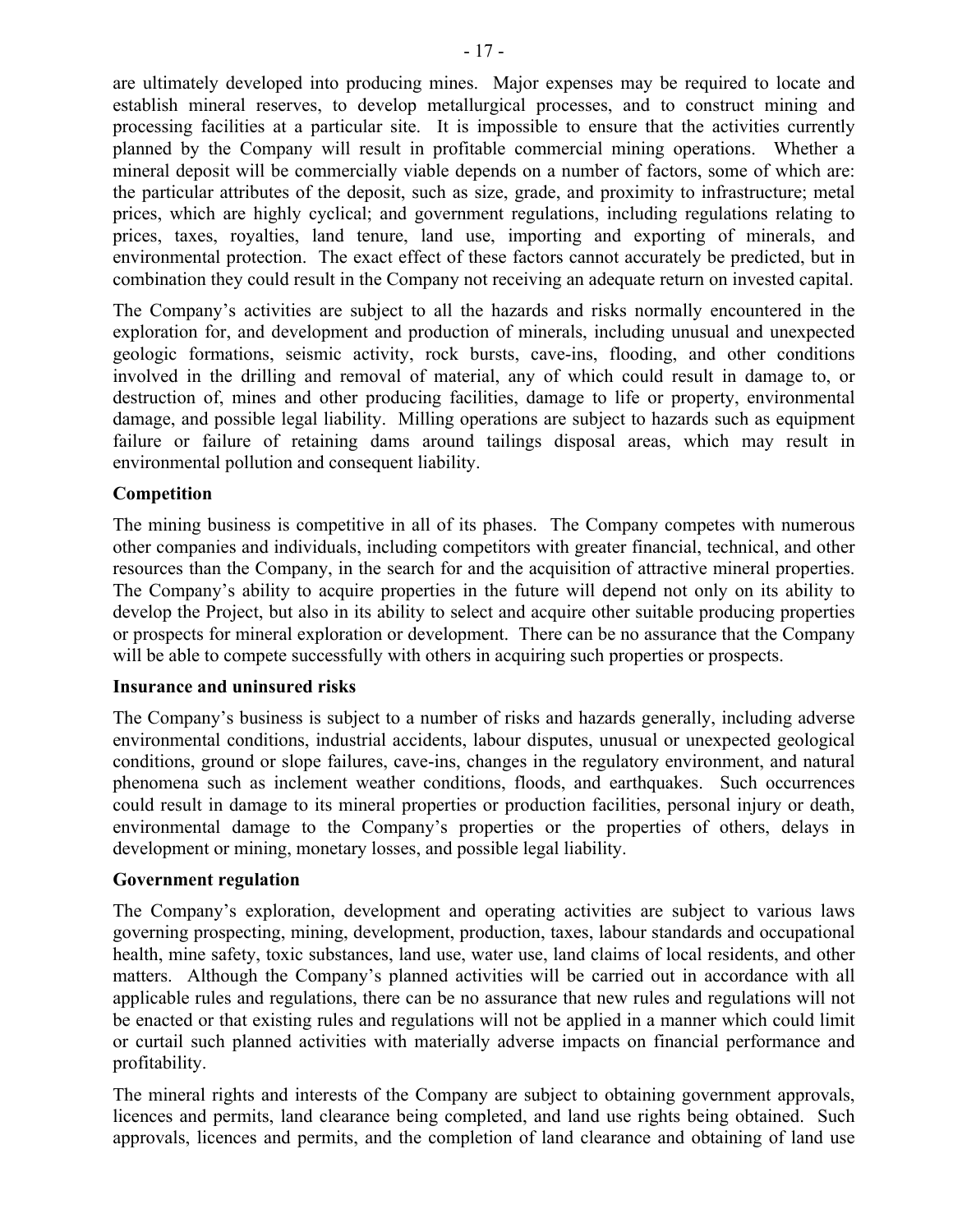rights are, as a practical matter, subject to the discretion of the government or governmental officials. No assurance can be given that the Company will be successful in obtaining or maintaining any or all of the various approvals, licences, and permits in full force and effect without modification or revocation. To the extent such approvals are required and not obtained, the Company may be curtailed or prohibited from continuing or proceeding with planned activities.

Failure to comply with applicable laws, regulations, and permitting requirements may result in enforcement actions thereunder, including orders issued by regulatory or judicial authorities causing operations to cease or be curtailed, and may include corrective measures requiring capital expenditures, installation of additional equipment, or remedial actions. Parties engaged in mining operations or in the exploration or development of mineral properties may be required to compensate those suffering loss or damage by reason of the mining activities and may have civil or criminal fines or penalties imposed for violations of applicable laws or regulations.

Application of or amendments to current laws and regulations governing operations or more stringent implementation thereof could have a substantial adverse impact on the Company and cause increases in exploration expenses, capital expenditures, or production costs or reduction in levels of production at producing properties or require abandonment or delays in development of new mineral properties.

## **Personnel**

The Company is dependent on obtaining and retaining the services of management and skilled personnel. Failure to obtain such services or the loss of them could have a material adverse effect on the Company's operations. There can be no assurance that the required personnel will be available on suitable terms.

## **Enforceability of civil liabilities**

Certain of the Company's directors and officers reside outside Canada. Substantially all of the assets of such persons are, and substantially all of the assets of the Company are, located outside Canada. It may not be possible for investors to effect service of process within Canada upon such persons, and it may also not be possible to enforce against the Company and/or such persons judgments obtained in Canadian courts predicated upon the civil liability provisions of applicable securities laws in Canada.

## **Litigation risk**

All industries, including the mining industry, are subject to legal claims, with and without merit. The Company may be involved from time to time in various routine legal proceedings, which include labour matters such as unfair termination claims, supplier matters, and property issues incidental to its business. Defence and settlement costs can be substantial, even with respect to claims that have no merit. Due to the inherent uncertainty of the litigation process, the resolution of any particular legal proceeding could have a material effect on financial position and results of operations.

## **The market price for Common Shares cannot be assured**

The market price of a publicly traded stock is affected by many variables, some of which are not directly related to the success of AMR. In recent years, the securities markets have experienced a